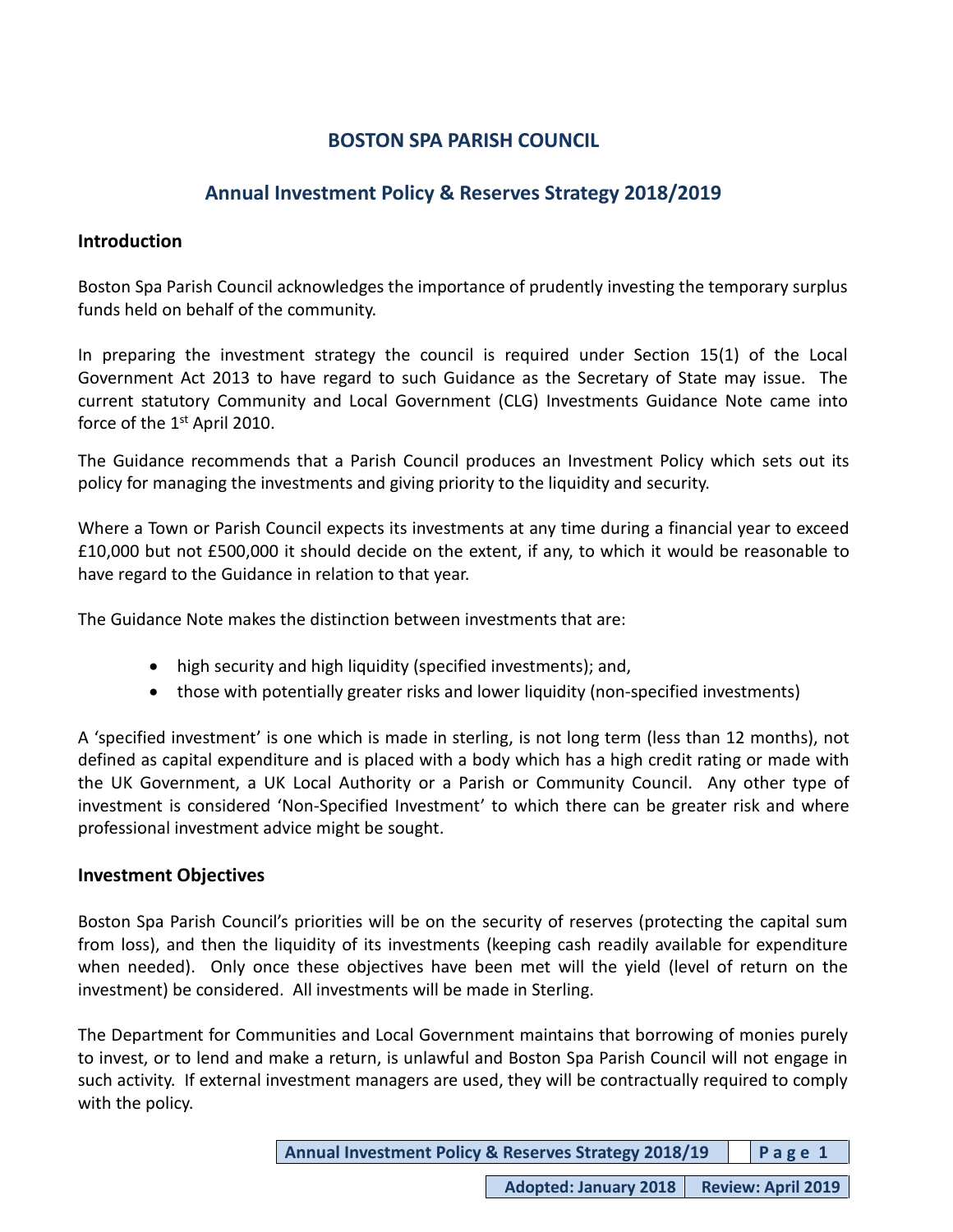## **Specified Investments**

Specified Investments are, by definition in the Guidance Notes, those offering high security and high liquidity, made in sterling and with a maturity date no longer than a year. Such short-term investments made with the UK Government or a Local Authority or Town/Parish Council will automatically be Specified Investments, as will those with bodies or investment schemes of "high credit quality".

For the prudent management of its treasury balances, maintaining sufficient levels of security and liquidity, the Council will use:

• deposits with UK banks and UK building societies

*Boston Spa Parish Council uses Natwest Bank PLC for its day-to-day banking arrangements and will look to use another UK bank or building society to place funds on deposit. If any deposit account balance exceeds £85,000 (FSCS limit), it will seek to open a similar account with another UK bank or building society.*

## **Non-Specified Investments**

These investments have greater potential risk – examples include investment in the money market, permanent interest bearing shares from building societies and corporate stocks and shares.

*Given the unpredictability and uncertainties surrounding such investments, the Council will not use this type of investment.*

### **Liquidity of Investments**

The Parish Clerk (Responsible Financial Officer) along with the Finance/Internal Control Lead Member will determine the maximum period for which funds may prudently be invested, so as to not compromise liquidity.

### **Long Term Investments**

Long term investments are defined in the Guidance Notes as greater than 12 months and it requires that, should any Council wish to invest for periods greater that 12 months, it must identify procedures for monitoring, assessing and mitigating the risk of loss of invested sums.

*The Parish Council does not currently hold any funds in long-term investments. The commuted sum to be received following the transfer of ownership of the land at Church Fields, may require longterm investments to be looked into during the financial year 2018/19, though the current preferred option is to place those funds on deposit with a UK bank or building society.*

| Annual Investment Policy & Reserves Strategy 2018/19 |  | Page 2 |
|------------------------------------------------------|--|--------|
|------------------------------------------------------|--|--------|

**Adopted: January 2018 Review: April 2019**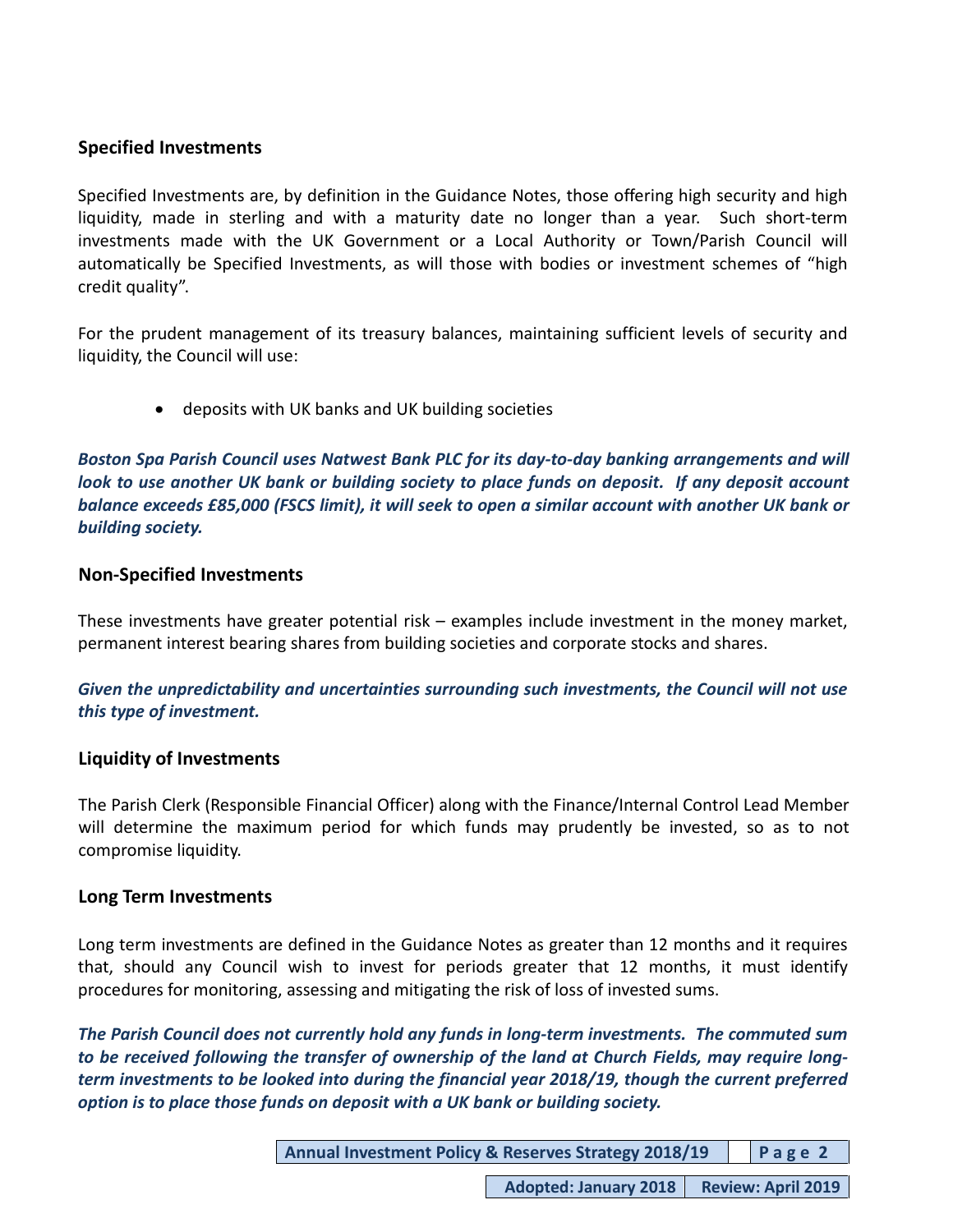## **Reserves**

The Parish Council is required to maintain adequate financial reserves to meet the needs of the organisation. This policy sets out how the Council will determine and review the level of reserves.

Sections 32 and 43 of the Local Government Finance Act 1992 require local authorities to have regard to the level of reserves needed for meeting estimated future expenditure when calculating the budget requirement. However, there is no specified minimum level of reserves that an authority should hold and it is the responsibility of the RFO and Financial Lead to advise the Council about the level of reserves and to ensure that there are procedures for their establishment and use.

# **Types of Reserves**

Reserves can be categorised as general or earmarked. Earmarked reserves can be held for several reasons:

- Renewals to enable to plan and finance an effective programme of equipment, infrastructure replacement or property maintenance. These reserves are a mechanism to smooth expenditure so that a sensible replacement programme can be achieved without the need to vary budgets.
- Carry forward of underspend expenditure allocated to projects that cannot be spent in the budget year. Reserves are used as a mechanism to carry forward these resources.
- Insurance reserve to allow the Council to meet the excesses of claims not covered by insurance.
- Other earmarked reserves may be set up from time to time to meet known or predicted liabilities/projects.

General Reserves are funds which do not have any restrictions as to their use. These reserves can be used to smooth the impact of uneven cash flows, offset the budget requirement if necessary or can be held in case of unexpected events or emergencies.

### **Earmarked Reserves**

Earmarked reserves will be established on a "needs" basis, in line with anticipated requirements. Any decision to set up a reserve must be made by the Council whilst expenditure from reserves can only be authorised by the Council.

Reserves should not be held to fund on-going expenditure. This would be unsustainable as, at some point, the reserves would be exhausted. To the extent that reserves are used to meet short term funding gaps, they must be replenished in the following year. However, earmarked reserves that have been used to meet a specific liability would not need to be replenished, having served the purpose for which they were originally established.

| <b>Annual Investment Policy &amp; Reserves Strategy 2018/19</b> |  | Page3 |
|-----------------------------------------------------------------|--|-------|
|-----------------------------------------------------------------|--|-------|